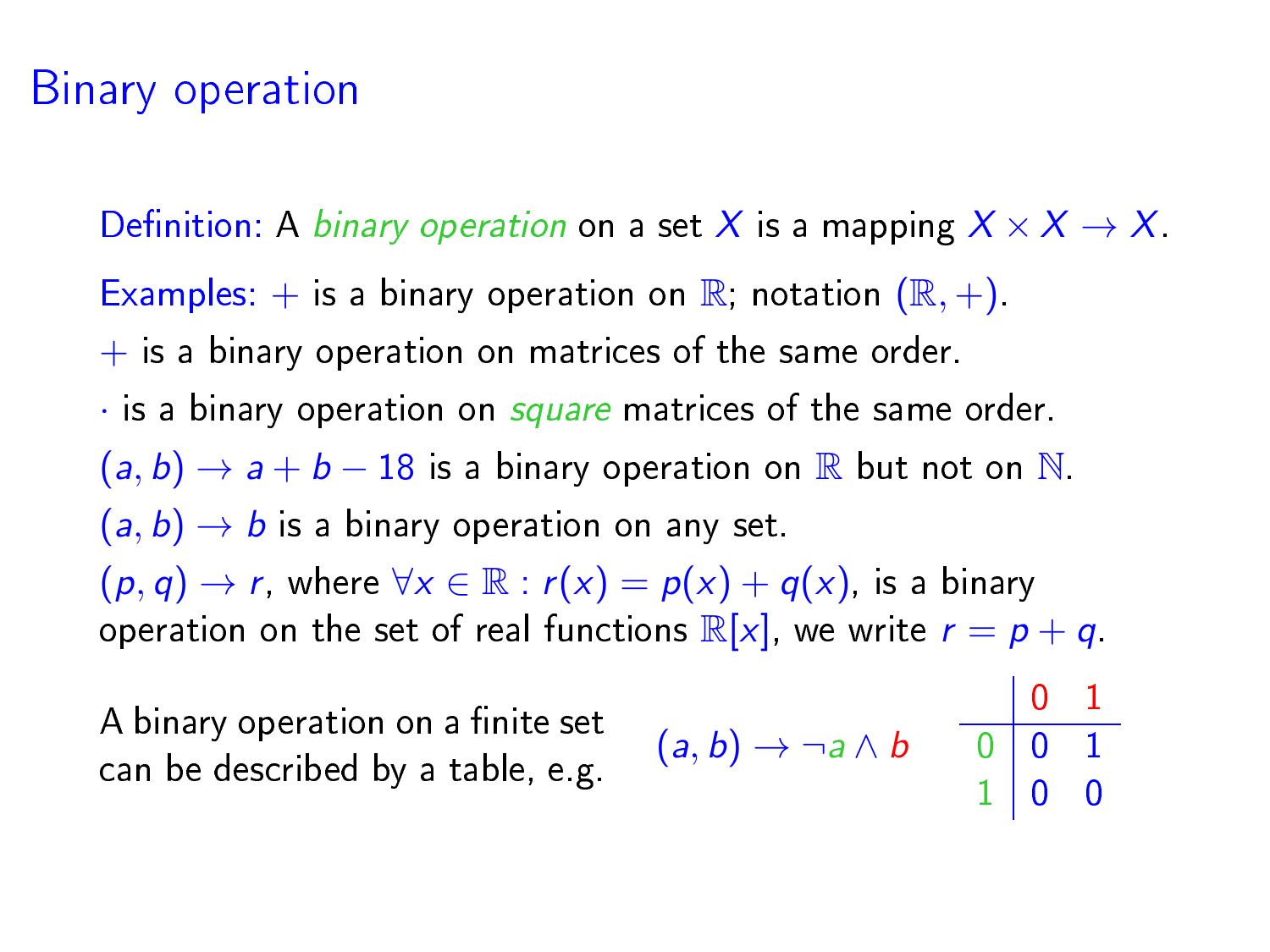## Group

Definition: A group  $(G, \circ)$  is a set G together with a binary operation  $\circ$  on  $G$  satisfying:

 $\triangleright \forall a, b, c \in G : (a \circ b) \circ c = a \circ (b \circ c)$ **e** is *associative*,

- $\triangleright$   $\exists e \in G \ \forall a \in G : a \circ e = e \circ a = a$ 
	- **...** e is the *neutral element*.
- $\triangleright \forall a \in G \exists b \in G : a \circ b = b \circ a = e$

 $\ldots$  b is the *inverse element* for a, denoted by  $a^{-1}$ 

If  $\forall a, b \in G : a \circ b = b \circ a$ , i.e. when  $\circ$  is commutative, then  $(G, \circ)$  is called an Abelian group.

Examples: Additive groups:  $(\mathbb{Z}, +)$ ,  $(\mathbb{Q}, +)$ ,  $(\mathbb{R}, +)$ ,  $(\mathbb{C}, +)$ ,  $(\mathbb{R}[x], +)$ ,  $(\mathbb{R}^{m \times n}, +)$ , all are Abelian.  $(\mathbb{N}, +)$  is not a group. Multiplicative groups:  $(\mathbb{R} \setminus \{0\}, \cdot)$ ,  $(\mathbb{Q}^+, \cdot)$ ,  $(\{-1, 1\}, \cdot)$ .

Regular matrices of order  $n$  with  $\cdot$  form a group that is not Abelian. The neutral element is  $I_n$ . The inverse element for A is  $A^{-1}$ .